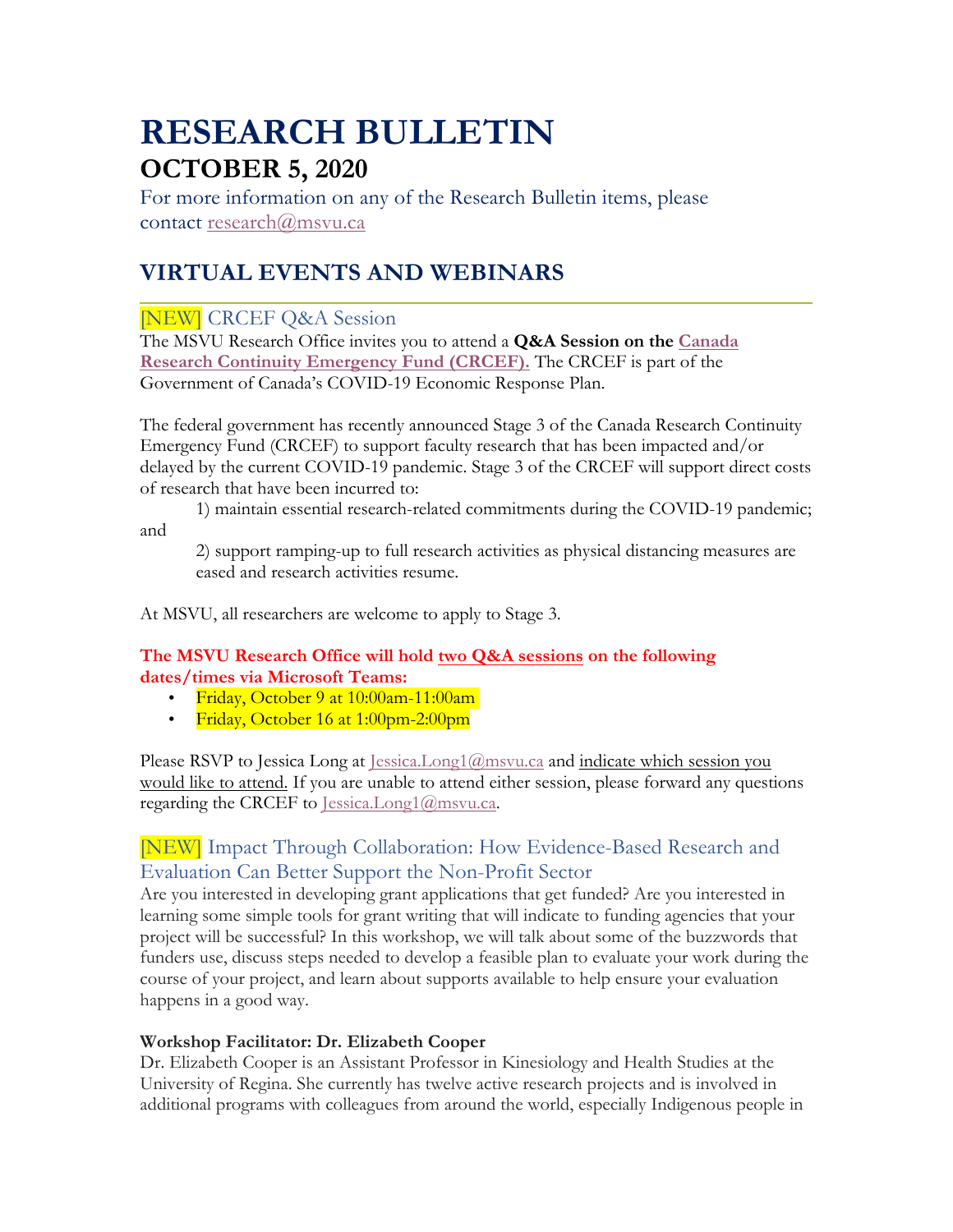Canada, New Zealand, India, and Kenya. Dr. Cooper primarily works to help make sure that everyone is able to have a platform for their voices to be heard. She works with communities to create spaces of change and to find ways to get to a better vision of what the future that health and wellness can look like in communities, provinces, the nation, and the globe.

Register now on Eventbrite for this session and mark your calendars for other upcoming workshops: **Monday, November 9, 2020 (10 a.m. to noon, CST)** Community-based Program Evaluation (Panel)

**Monday, December 7, 2020 (10 a.m. to noon, CST)**

Grant Providers: How do we assess success and failure? (Panel)

For more information, contact Lynn Gidluck at lynn.gidluck@uregina.ca.

| Research Ethics Open Office - Fall 2020 |                                                                                                                                                                                                                                                                                                                                                                         |  |  |
|-----------------------------------------|-------------------------------------------------------------------------------------------------------------------------------------------------------------------------------------------------------------------------------------------------------------------------------------------------------------------------------------------------------------------------|--|--|
|                                         | The Research Ethics Office is pleased to offer open office hours on-<br>line via Skype for Business.<br>Feel free to join in to discuss research ethics, ask questions about<br>ethics and your own research, the ethics process or application,<br>research data management, on-line platforms, and more.<br>To join a session, click $\rightarrow$ Join Skype Meeting |  |  |
|                                         |                                                                                                                                                                                                                                                                                                                                                                         |  |  |
|                                         | To schedule a one-on-one ethics consultation, email ethics@msvu.ca                                                                                                                                                                                                                                                                                                      |  |  |
|                                         | Wednesdays - note all times are 10:30-noon                                                                                                                                                                                                                                                                                                                              |  |  |
| September 16th                          | October 7th                                                                                                                                                                                                                                                                                                                                                             |  |  |
| September 23rd                          | October 14th                                                                                                                                                                                                                                                                                                                                                            |  |  |

## [NEW] ACENET – Fall Term Training

ACENET's fall term training is continuing with a number of sessions still to come. Details can be found at the link below, but sessions include:

- Research Computing Workshop Using R
- Cloud from A to Z
- Basics in Programming Workshop for Humanities and Social Sciences
- An Introduction to Graph Convolution Neural Networks and Background Theory
- Safety First! Securing Your Compute Canada Virtual Machine
- *Plus, sessions from our regional partners...*

All training is online.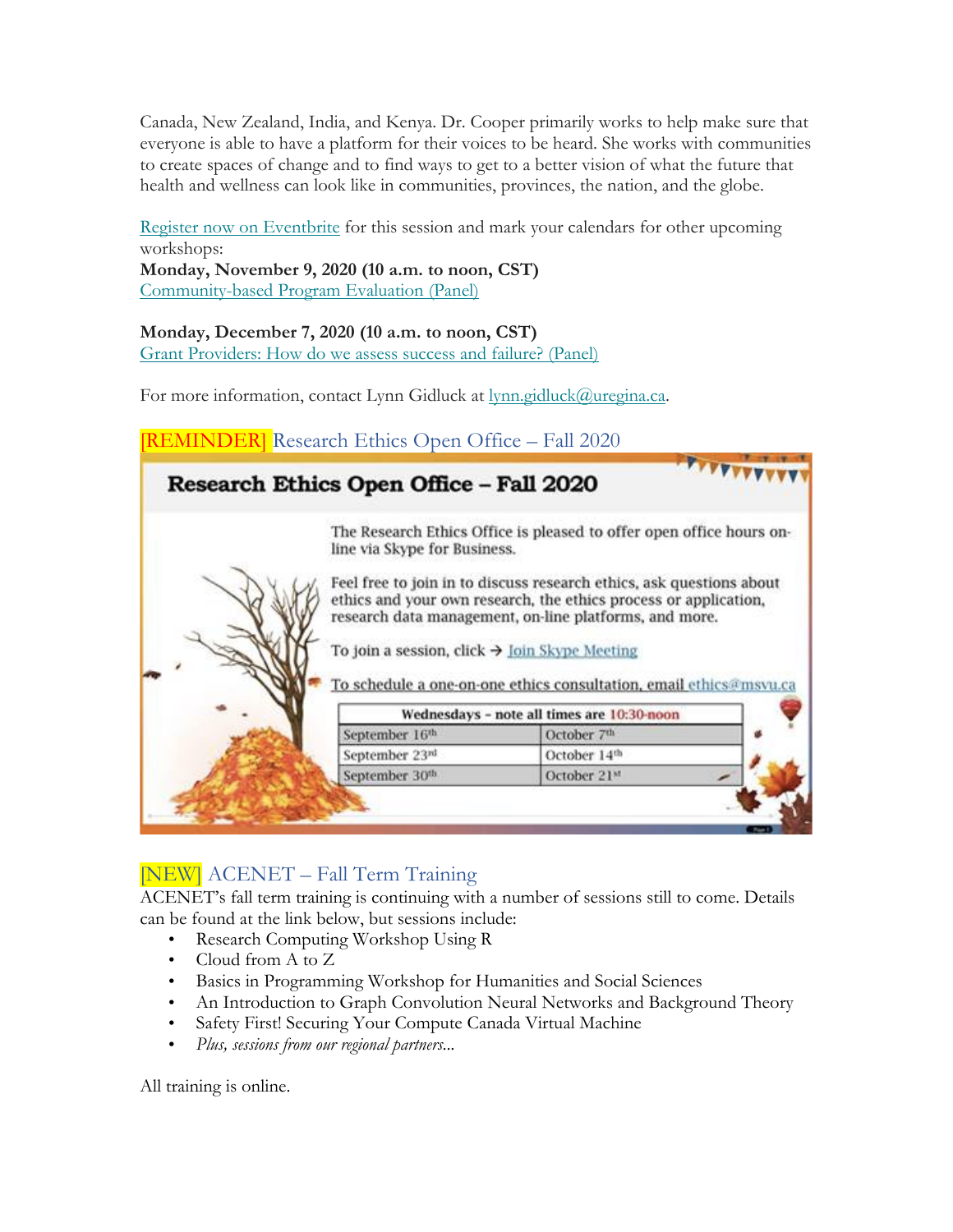Link to details and registration:

https://mailchi.mp/a014f15c5911/fall-training-continues-next-week-with-r-workshop-3943033

If you would like to subscribe to our mailings with all our training info, please complete the form here:

https://www.ace-net.ca/whats-happening/newsletters/subscribe-to-our-newsletter/

## [NEW] SSHRC's Webinars for Partnership and Connection Grant

SSHRC will be holding a series of webinars for applicants and research administrators on upcoming Partnership and Connection grants' funding opportunities.

| Webinar                                      | Date                                                         | <b>WebEx Link</b>                                                                                                                                                                                |
|----------------------------------------------|--------------------------------------------------------------|--------------------------------------------------------------------------------------------------------------------------------------------------------------------------------------------------|
| Partnership<br>Engage<br>Grants<br>(English) | Wednesday,<br>October 7,<br>2020 from<br>$11am-1pm$          | Meeting<br>Link: https://sshrcvideo.webex.com/sshrcvideo/onstage/g.php?MTID=e191b02fd1190d188c03cbebbf7c6aec1<br>Password: SSHRC2020                                                             |
| Partnership<br>Engage<br>Grants<br>(French)  | Thursday,<br>October 8,<br>2020 from<br>$11am-1pm$           | Meeting<br>Link: https://sshrcvideo.webex.com/sshrcvideo/onstage/g.php?MTID=e06a1e22f87afbfabd33209508057f5f2<br>Password: CRSH2020                                                              |
| Connection<br>Grants<br>(English)            | Wednesday,<br>November 4,<br>2020, 11am-<br>1 <sub>pm</sub>  | Meeting link:<br>https://sshrcvideo.webex.com/sshrcvideo/onstage/g.php?MTID=e6967f59889f3ec50a62e24eaef03191f<br>Meeting number (access code): 173 247 4689<br>Meeting password: CG2020          |
| Connection<br>Grants<br>(French)             | Thursday,<br>November 5th,<br>2020, 11am-<br>1 <sub>pm</sub> | Meeting link:<br>https://sshrcvideo.webex.com/sshrcvideo/onstage/g.php?MTID=e9737fd80096f776e8ae63dc271534575<br>Meeting number (access code): 173 100 6118<br>Meeting password: SC2020webinaire |

The webinars will be held via WebEx at the following dates and times:

## [NEW] Impact of Social Sciences and Humanities on Society

An international conference on stimulating and assessing Impact of Social Sciences and Humanities through interdisciplinary and inclusive approaches: **14-16 October 2020 (Online Conference)**

The AESIS Network is proud to announce that its next edition on '**The Impact of Social Sciences and Humanities on Society'** will be hosted from Ottawa, Canada, and broadcasted to an online global audience. For this edition, we are aiming to foster a discussion on how one can assess and stimulate impact of Social Sciences and Humanities (SSH) through an interdisciplinary approach. In order to generate a profound impact of SSH on society, we believe collaborations with parties from business, government and not-forprofits, and engaging with the broader public are all vital aspects in this process. In this event we aim to: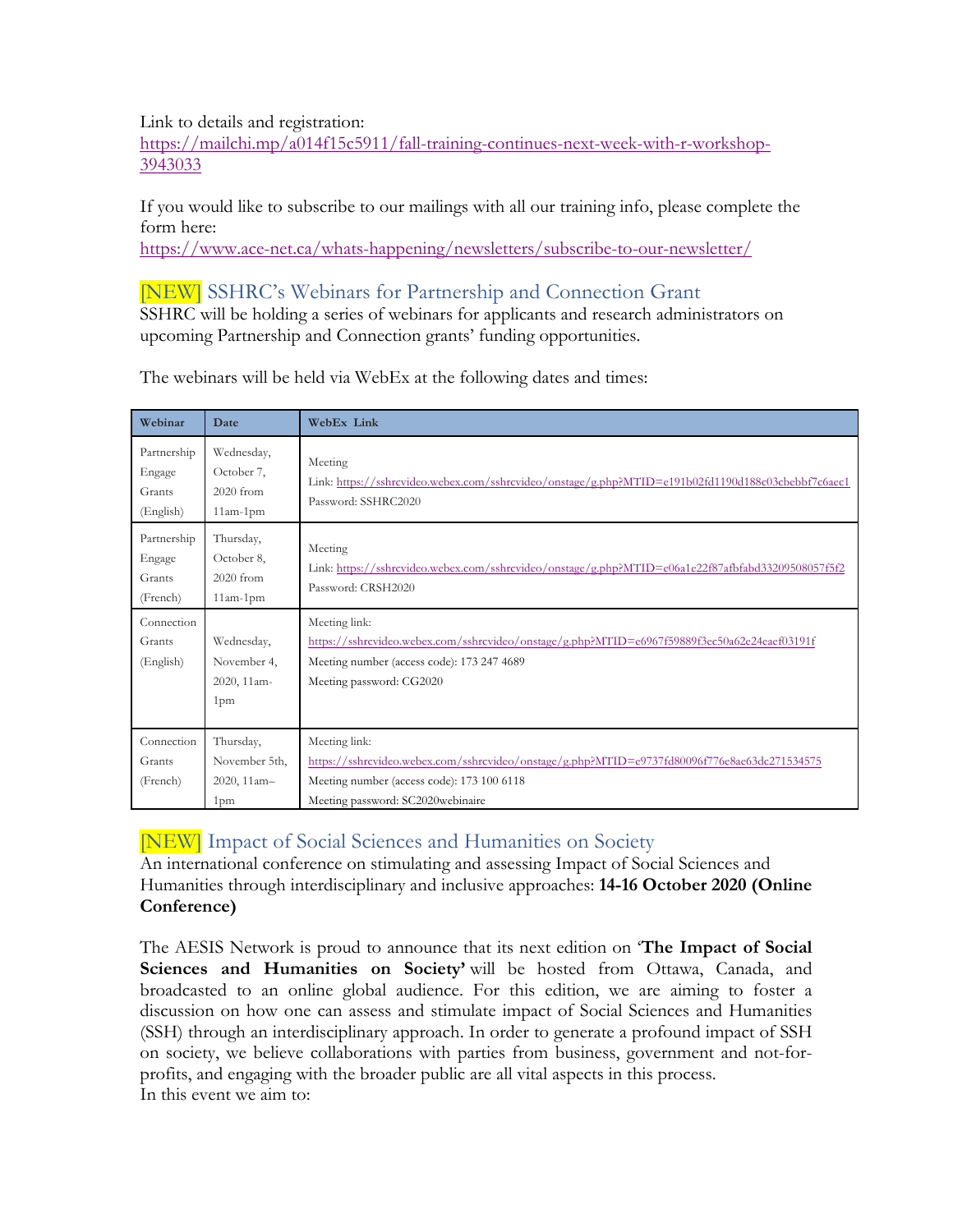- Map and assess the impact of SSH
- Identify opportunities for collaborations with societal stakeholders
- Discuss how co-creations of knowledge with other scientific disciplines may play a role in stimulating impact
- Engage interactive discussions on skills that can enable optimization of impact for the public as a whole
- Conclude the event with targeted recommendations for enhancing societal impact within science eco-systems

The current cross-cutting challenges and interdisciplinary momentum make it a much needed and indeed inspirational context to foster a worldwide debate on how the SSH disciplines may and should have its impact on societal issues.

The AESIS Network and its partners are excited to virtually welcome you to the **'Impact of Social Sciences and Humanities 2020'** Conference. Members of Universities Canada receive a CAD \$65- discount, by using the code UCAN/SSH20 upon registering. Please find more information and the registration form here!

[NEW] CIHR Access Newsletter – September 22, 2020 Read the newsletter here.

## **FUNDING OPPORTUNITIES**

### [NEW] Mitacs/DBDLI Fellowship - Post-Doc: It Takes a Village – NS-010

Delmore "Buddy" Daye Learning Institute (DBDLI) is a not-for-profit organization which in partnership with the Department of Education and Early Childhood Development, works collaboratively with other government departments, community organizations and universities to advance the educational experiences of people of African descent. Using an Africentric lens. The organization works through sponsorship, research, youth and community engagement, publications and educational resources to identify and address the racial achievement gaps and other educational equity issues.

DBDLI is currently involved in several research projects, mainly through collaborations with universities and other research institutions. Our Africentric research approach ensures the active involvement and participation of the African Nova Scotian Communities in all aspects of research, including data collection, analysis and the dissemination of research findings.

The institute is looking for "Post-Doctoral Research Fellows" to help manage these research projects and coordinate our engagement with our communities.

Apply here: https://www.mitacs.ca/en/opportunity/2063/view

[NEW] Pre-announcement: Indigenous Peoples and COVID-10 Knowledge Synthesis, Evaluation and Assessment Grants Rapid Research Funding **Opportunity**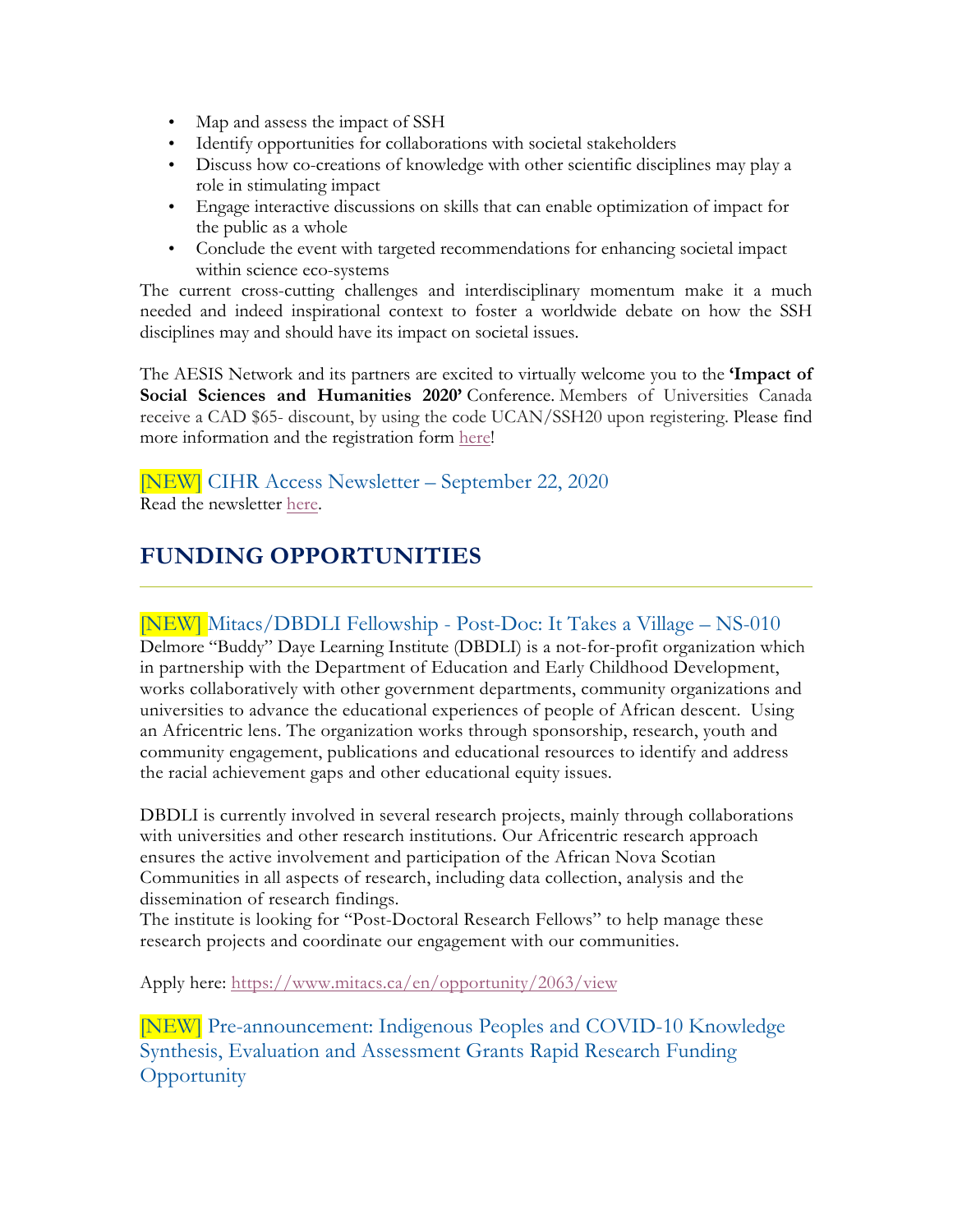The Canadian Institutes of Health Research (CIHR) is pleased to pre-announce the launch of the Indigenous Peoples and COVID-19 Knowledge Synthesis, Evaluation and Assessment Grants Rapid Research Funding Opportunity. With an anticipated launch in the Fall 2020, visit here for more information.

## [NEW] The Canadian Aboriginal Aids Network Research Proposal Development Program (RPDP)

The Canadian Aboriginal Aids Network Research Proposal Development Program (RPDP) provides assistance to communities, organizations, and students interested in carrying out a research project, but who do not have the resources (human and/or financial) to prepare a proposal. The proposal that is crafted using AHA Centre funds should be submitted by the community/group or student to another research funding organization for consideration. There is no deadline, and research teams can apply for \$5,000 each. For more information, visit their website.

## [NEW] Movabale Cultural Property Grants

Movabale Cultural Property Grants help designated organizations acquire cultural property of outstanding significance and national importance to Canada, as outlined in the Cultural Property Export and Import Act. Designated organizations are located in Canada and demonstrate the ability to ensure the long-term preservation of cultural property. Learn more: https://www.canada.ca/en/canadian-heritage/services/funding/movable-culturalproperty.html

## [NEW] Request for Proposal: Mitigating Challenges and Barriers to the Accounting Profession

Please see the attached request for proposal. CPA Canada is seeking two to three Indigenous researchers to work as part of a team to better understand the attitudes of Indigenous students to the accounting profession, why they choose or reject careers in accounting and finance, and the barriers and challenges faced by those who do pursue careers in accounting and finance. The purpose of the proposed research is to more fully understand why Indigenous Peoples do or do not decide to pursue careers in accounting and finance and based on this information to identify ways to eliminate or mitigate these barriers. The proposed research will build upon the prior studies in this area and will focus specifically on the Canadian context.

Any queries or interest about the proposal can be sent to Doretta Thompson, Director of Corporate Citizenship, CPA Canada, DThompson@cpacanada.ca.

## [NEW] Mitacs Globalink Research Award (GRA)

Mitacs is launching a special initiative: a thematic call for applications to the Mitacs Globalink Research Award (GRA) program in areas of strategic importance for the Canadian and international research communities: **Artificial intelligence, Quantum technologies, Green economy and Pandemic preparedness**. The call **is now open and closes December 1**. For general questions about the program, please contact the Programs team: international@mitacs.ca Please follow the link for more information: https://www.mitacs.ca/en/programs/globalink/globalink-thematic-call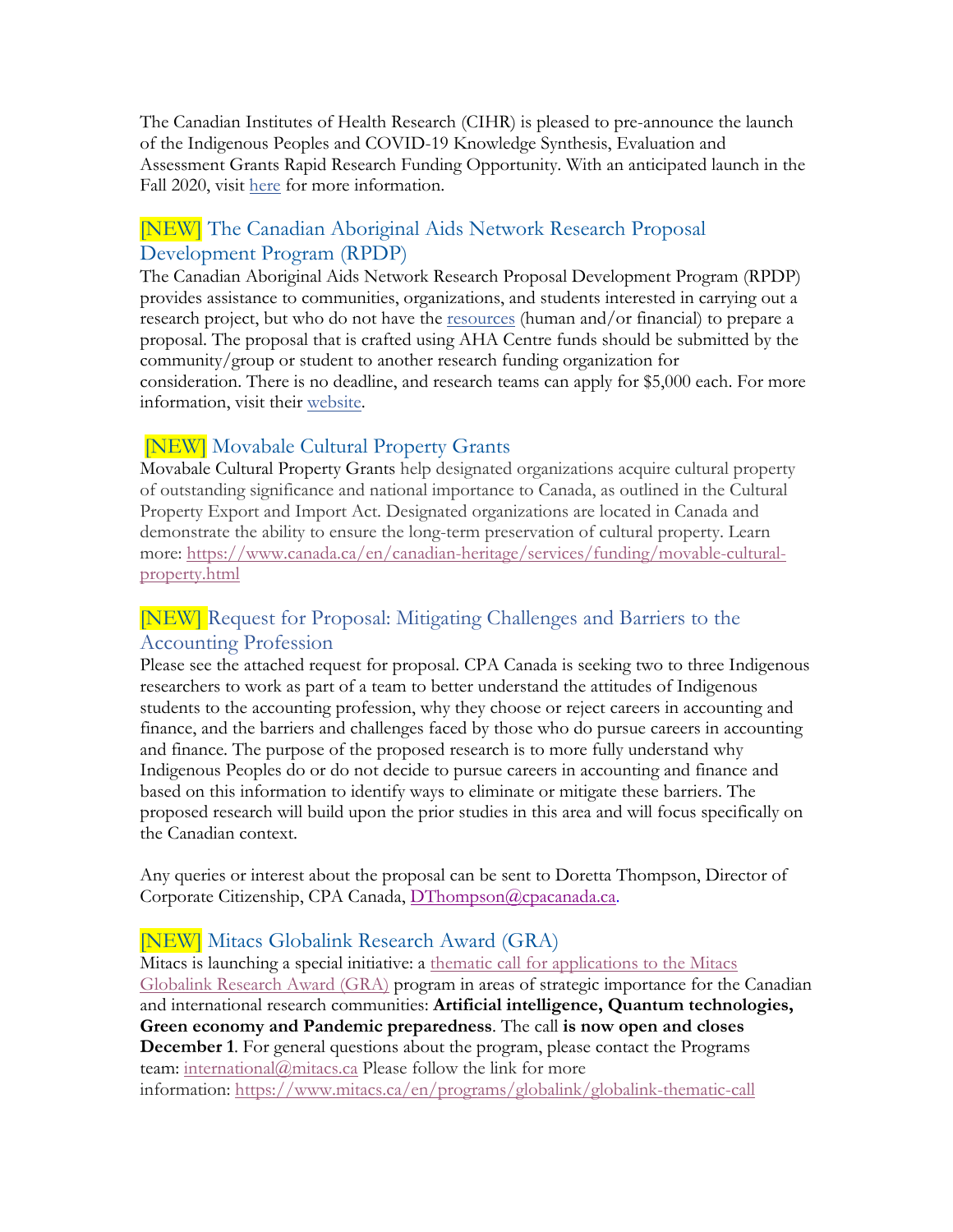## [NEW] Climate Action and Awareness Fund

As part of the new fund, Environment and Climate Change Canada has opened a request for proposals for Community-based climate action projects that develop knowledge, tools and/or skills that lead to or engage communities in climate action. This request for proposals will provide between \$100,000 to \$6 million for eligible projects; up to \$50 million over five years is available.

To be eligible for funding under this request for proposals, lead applicants must be one of the following:

- · not-for-profit non-governmental organization
- · university or academic institution
- · Indigenous organization

If you are interested in advancing climate action and have a project idea that meets the requirements of the request for proposals, please apply now. The deadline for submitting a proposal is **11:59pm Eastern Daylight Time (EDT) on October 21, 2020**.

[NEW] Knowledge Synthesis Grants Call – "Mobility and Public Transit" The Social Sciences and Humanities Research Council of Canada (SSHRC), in partnership with Infrastructure Canada, has launched a Knowledge Synthesis Grants funding opportunity to assess the state of research knowledge on the topic of "Mobility and Public Transit."

Public Transit is a key piece of Canada's core public infrastructure, one that has immediate implications for the social, environmental, and economic well-being of urban and rural communities. It represents the largest funding area under Infrastructure Canada's Investing in Canada Plan. Through this partnership, SSHRC's Imagining Canada's Future initiative seeks to strengthen connections between social sciences and humanities research and society, and to help inform decision-making that contributes to the well-being and prosperity of Canadians.

The deadline for applications is **December 17, 2020**. For more information on the call for proposals,please contact: ksg-ssc@sshrc-crsh.gc.ca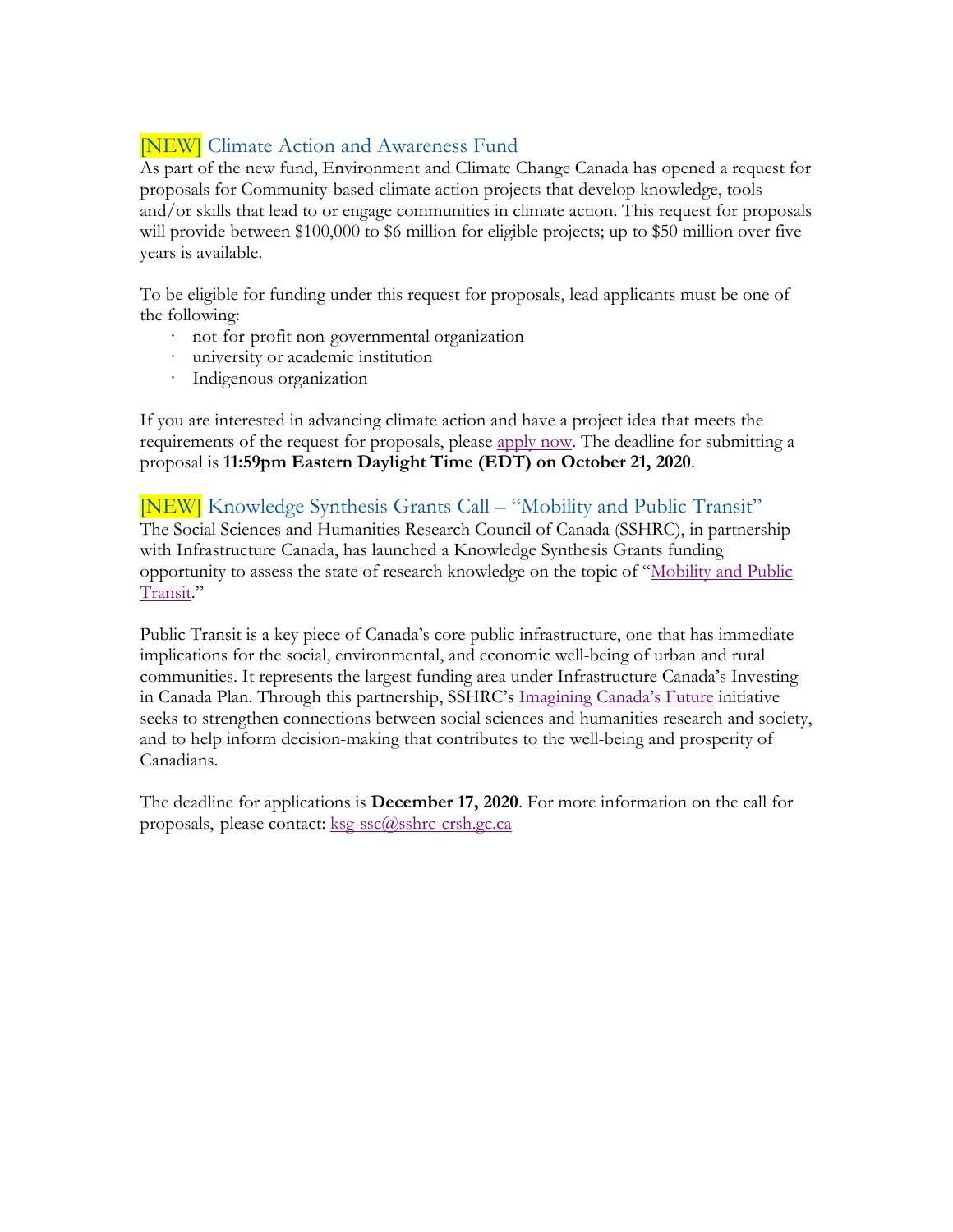## [REMINDER] MSVU Internal Deadlines

#### **Deadlines for Internal Grant Competitions (CRP.SOP.005)**

| <b>New Scholars Grant</b><br>Assistance to Prepare a Large-Scale Collaborative Grant                              | OPEN                                                                            |
|-------------------------------------------------------------------------------------------------------------------|---------------------------------------------------------------------------------|
| CN Student Internship (Part-time, Fall/Winter placement)                                                          | September 1                                                                     |
| <b>SSHRC Exchange and Explore</b>                                                                                 | September 30<br>April 1                                                         |
| <b>Standard Grant</b><br><b>Book Launches</b><br>Aid to Scholarly Publications and Communications                 | October 15                                                                      |
| <b>Research Excellence Award</b><br>Early Career Research Award                                                   | December 1                                                                      |
| <b>NSERC USRAs</b>                                                                                                | September 1 (Fall Term)<br>December 1 (Winter Term)<br>January 15 (Summer Term) |
| <b>Standard Grant</b><br><b>Book Launches</b><br>Aid to Scholarly Publications and Communications<br>Salary-based | January 31                                                                      |
| <b>Release Time Awards</b>                                                                                        | April 5                                                                         |

More info on all internal grants can be found here: https://www.msvu.ca/research-at-themount/external-grants/internal-grants/

#### Mitacs Temporary Expanded Mandate - Undergrads and Municipalities

Mitacs is temporarily expanding eligibility guidelines for the upcoming fiscal year. Projects approved by March 31, 2020 can **include municipalities** as eligible partners and **undergraduate students as eligible interns** for Mitacs Accelerate projects. Mitacs Accelerate projects build research partnerships while funding students and postdocs. Your partner organization's financial contribution starts at \$7,500.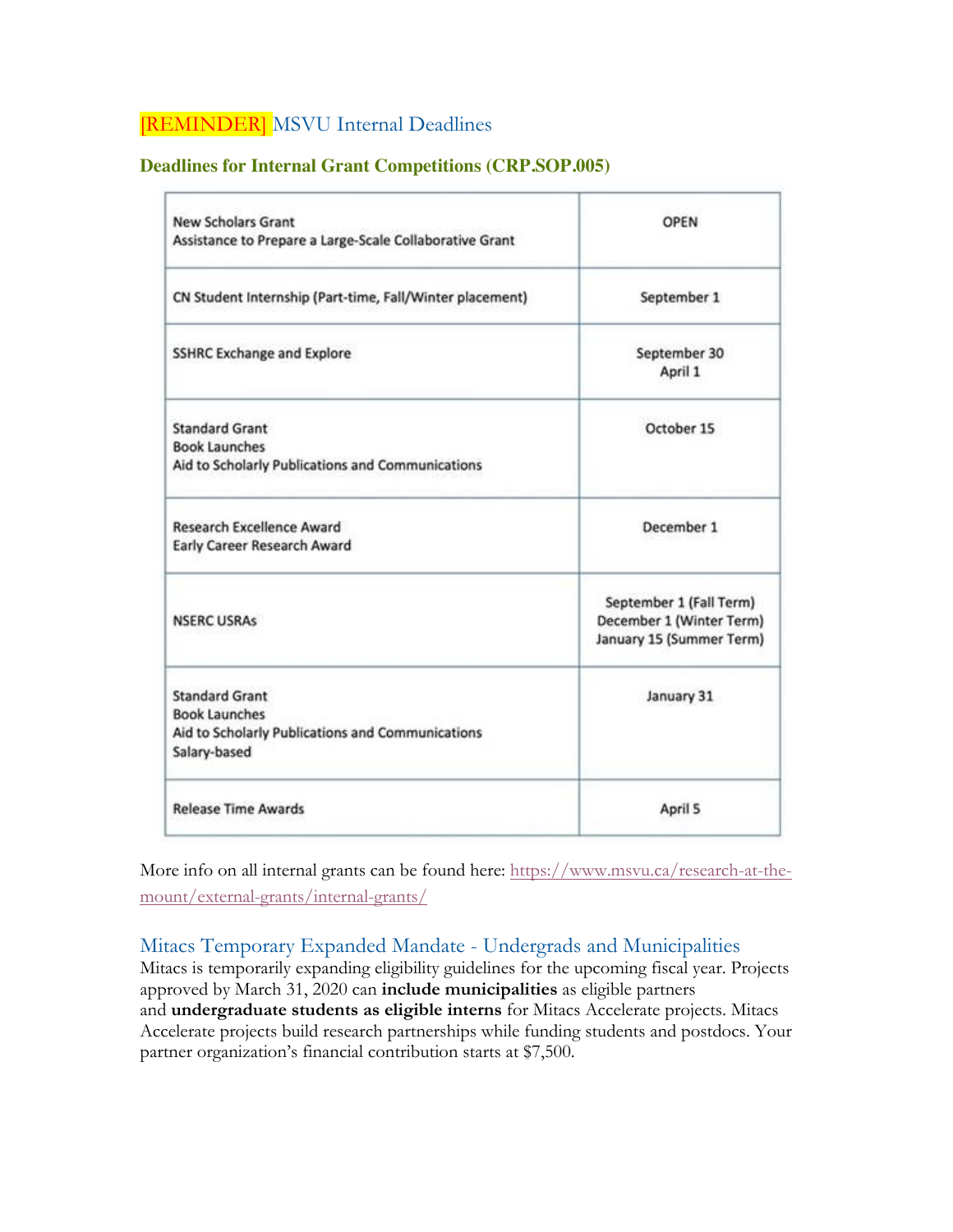Projects with undergrads and municipalities can be multi-year and extend past the end of fiscal, but they have to be submitted by January 2021 in order to be approved.

More information can be found here: https://www.mitacs.ca/en/programs/accelerate.

Please look out for an invitation to an upcoming webinar from the Atlantic Canada Mitacs team regarding these new program changes.

Please contact Veronica Bacher at veronica.bacher@msvu.ca if you are interested in applying for Mitacs funding.

## **ANNOUNCEMENTS**

[NEW] New RDM Guidance from the Portage COVID-19 Working Group

The Portage Network is very pleased to announce the publication of five new guidance documents from the Portage COVID-19 Working Group. These guidance documents were developed to help support research data management in accordance with the RDA COVID-19 Guidelines and Recommendations.

• Guide to COVID-19 Rapid Response Data Sharing and Deposit for Canadian Researchers

This guidance is for researchers who need to prepare data for deposit in accordance with the Joint statement on sharing research data and findings relevant to the novel coronavirus (nCoV) outbreak.

• Can I Share My Data?

This decision tree is designed to help alert researchers to situations where human participant data would need to be anonymized or de-identified before being deposited into a repository. It relies heavily on the Canadian Tri-Council Policy Statement: Ethical Conduct for Research Involving Humans – TCPS 2 (2018) which addresses consent and secondary use of information for research purposes.

- De-identification Guidance This guidance is intended to help researchers minimize disclosure risk when sharing data collected from human participants.
- Documentation and Supporting Material Required for Deposit A brief guide outlining key materials for depositing data in a repository.
- Recommended Repositories for COVID-19 Research Data This document is designed to help researchers select a repository that will provide immediate and long-term access to their COVID-19 data.

#### [NEW] Call for nominations for the 2021 Governor General's Innovation Awards

Universities Canada invites you to submit nominations for the 2021 Governor General's Innovation Awards.

The purpose of these awards is to inspire Canadians to embrace innovation and become innovative, entrepreneurial risk-takers who develop new and better ways of creating value and meaningfully impacting our quality of life. This is the sixth year of this program. Recipients from previous years can be found here.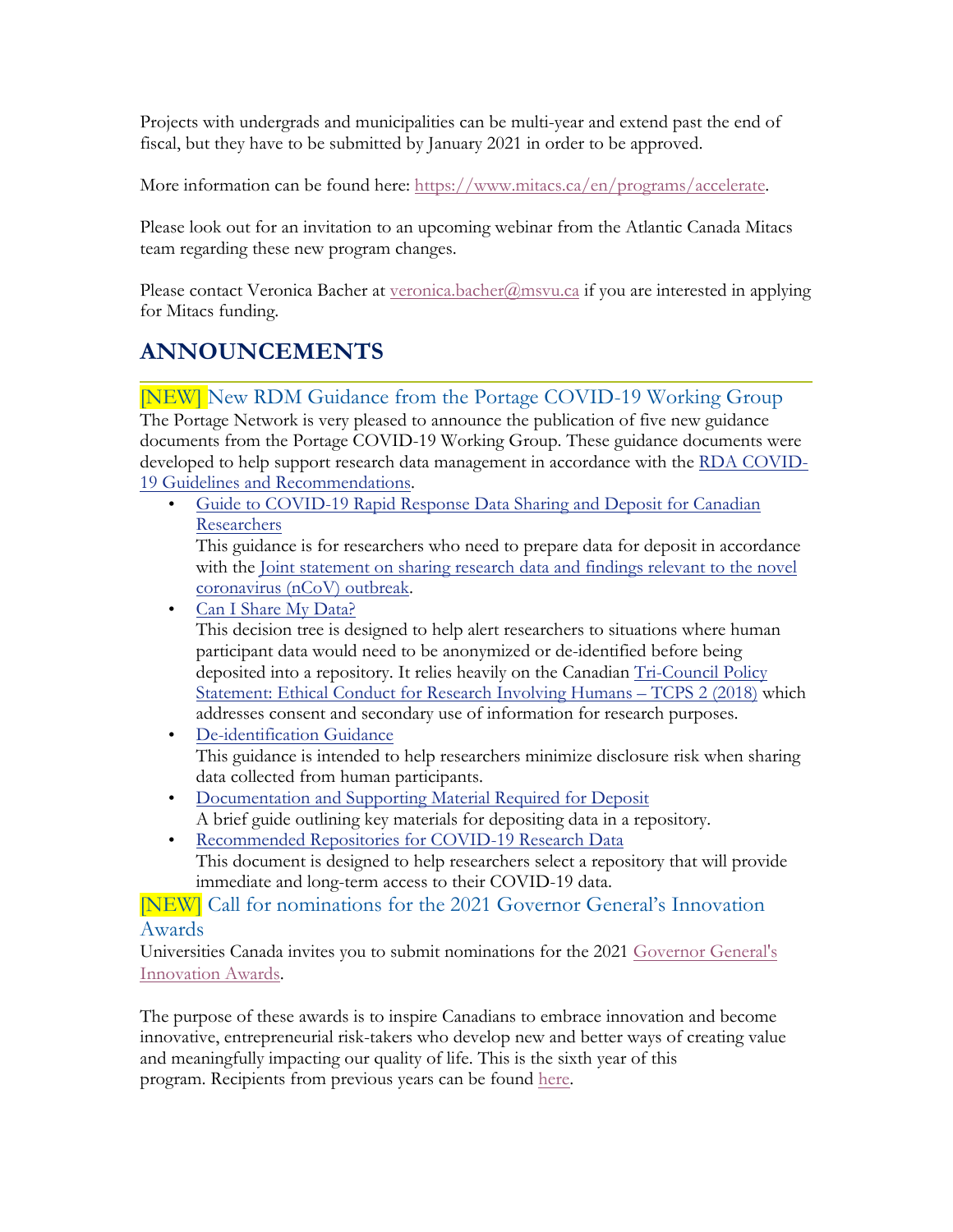Up to six award winners are chosen each year with the aim to have at least one young innovator among the winners who is 30 years of age or younger. The Rideau Hall Foundation has indicated an interest in receiving more nominations of young innovators as well as nominations related to the COVID-19 pandemic. The awards are given to individuals, teams and/or organizations whose innovations are truly exceptional, transformative, and positive in their impact on quality of life in Canada. Member institutions may resubmit nominations made in previous years.

#### **The submission portal will launch on Wednesday, September 23, 2020.** To submit a nomination, please visit the portal using the following link **before the deadline of 9:00 AM EST on Tuesday, October 13, 2020**:

Learn more: https://portal.scholarshippartners.ca/welcome/GGIA/

## [NEW] Doctalks

Are you interested in sharing your research with a broad audience through documentary media? Doctalks is a not-for-profit that helps create, facilitate and mobilize knowledge through documentary media such as film. They have developed a best practices guide for researchers and other partners that are interested in exploring how to work with film producers and broadcasters. To learn more please download the guide for free in English or French from DocTalks website: https://www.doctalks.ca/. If you have any questions about Doctalks or the guide, please contact info@doctalks.ca

## [NEW] Atlantic Provinces Economic Council (APEC) Publication Notice and New Podcast Episode

Read **The Economic Cost of COVID-19: Supporting the Recovery of Indigenous Firms & Communities:** https://mailchi.mp/25e99eb63640/apec-publication-notice-theeconomic-contribution-of-nonprofits-in-nova-scotia-12497162?e=353f2ef7da

Here is a link to the newest podcast: https://www.buzzsprout.com/1259945/5588728-theeconomic-cost-of-covid-19-interview-with-apc-s-vanessanevin.mp3?blob\_id=22858588&download=true

## [NEW] Digital Technology Supercluster

The **Digital Technology Supercluster** is a cross-section of industry collaborations and diverse organizations from sectors such health care, natural resources and transportation. The Digital Technology Supercluster is based out of Vancouver, British Columbia and it has over 650 Members and Associates across Canada. There are five programs offered including: Data Commons, Digital Twins, Precision Health, COVID-19 and **Capacity Building.** There are two specific projects under the Capacity Building Program that may be of interest, first is the *Athena Pathways* project which is put in place to help Canadian Women see the potential of the tech sector and how careers in artificial intelligence align with their skills sets. The second project is on *Diversifying Talent in Quantum Computing*, it involves working with Indigenous education leaders to ensure that young people are aware of the career opportunities presented by this technology.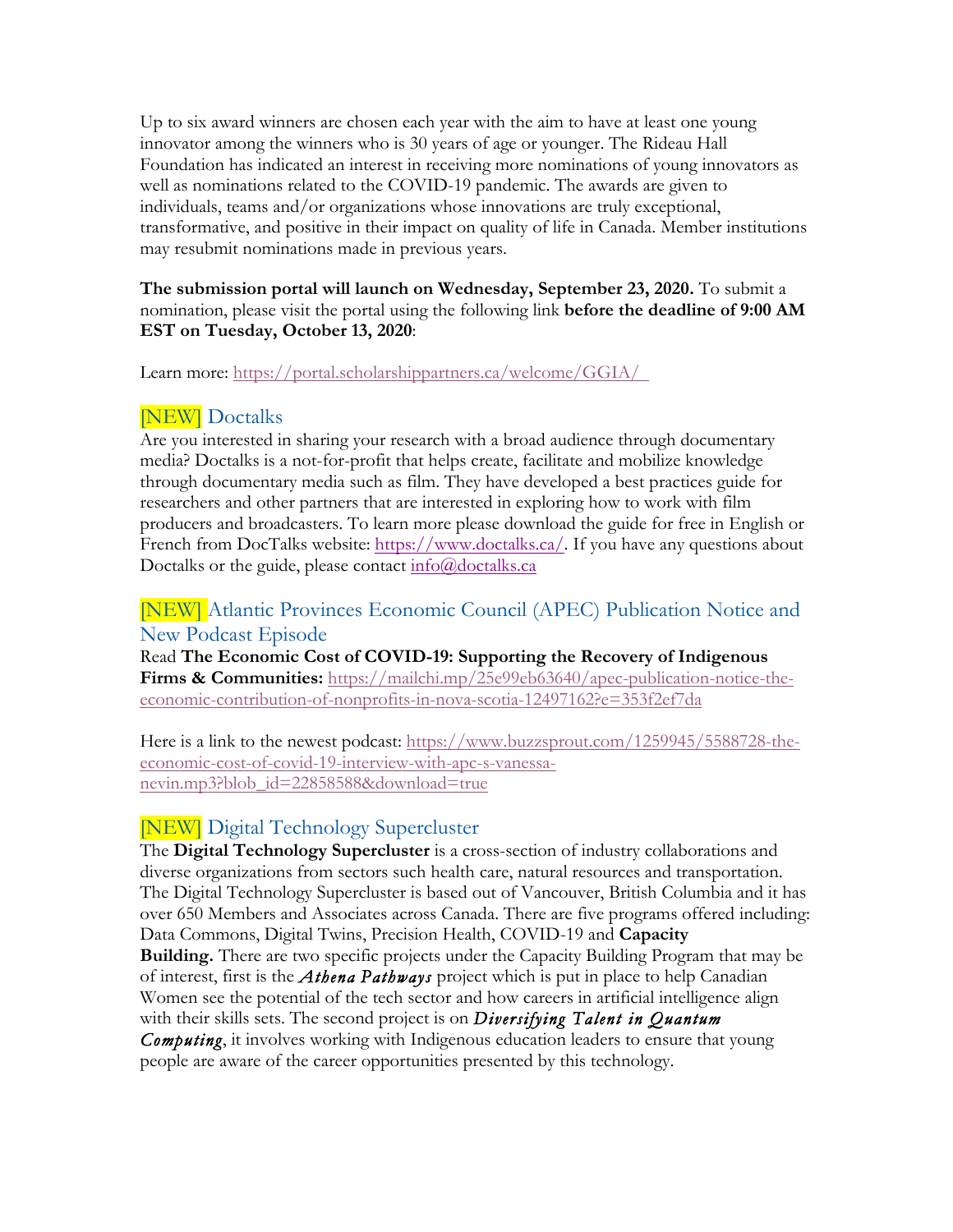At this time, Mount Saint Vincent University is exploring whether or not signing up as an Associate would be of interest to researchers within the university. There are many benefits to being an Associate: there is no annual cost, it is an excellent networking opportunity, you can gain access to workshops and events that are hosted by the Digital Technology Supercluster and you may be invited by a Member to participate in projects such as the Athena Pathways or Diversifying Talent in Quantum Computing, amongst others.

If you're interested in learning more about the Digital Technology Supercluster, please send Danielle Goodfellow an email at danielle.goodfellow@smu.ca. You can also visit the Digital Technology Supercluster website for more information (see https://www.digitalsupercluster.ca) or watch this short video: https://www.youtube.com/watch?v=BU0HuZLGSuU

## [NEW] Dr. Gayle MacDonald reappointed to the Panel of Responsible Conduct of Research

Dr. Gayle MacDonald, former Associate Vice President Research at MSVU, has been reappointed to the Panel of Responsible Conduct of Research.

Created by Canada's three federal research agencies, Canadian Institute of Health Research (CIHR), the Natural Sciences and Engineering Research Council of Canada (NSERC), and the Social Sciences and Humanities Research Council of Canada (SSHRC), the Panel on Responsible Conduct of Research (PRCR) promotes the responsible conduct of research and addresses allegations of research integrity breaches across Canada. Learn more about PRCR.

The Advisory Panel on Responsible Conduct of Research (PRCR) is composed of members from across the country who represent diverse expertise and experience. Dr. MacDonald has represented Mount Saint Vincent University on the Advisory Panel on Responsible Conduct of Research since March 2017.

### [NEW] The Canadian Research Institute for the Advancement of Women (CRIAW-ICREF)

The Canadian Research Institute for the Advancement of Women (CRIAW-ICREF) is reaching out to your university research and community-engagement office to ensure that the feminist academics at your institution are aware of CRIAW-ICREF's work and capacity as a potential research partner. At the moment, we are particularly interested in partnerships in the following areas however are always open to considering other areas of research:

- Anti-hate and anti-oppression work, including work on systemic racism
- Projects specific to issues faced by Indigenous women
- Projects addressing women's economic inequality

Please see the attached letter for more information.

### DBDLI Researchers Network - Invitation to Join

The Delmore "Buddy" Daye Learning Institute is creating the first **African Nova Scotian Researcher Directory**. The purpose of the directory is to help bring awareness to,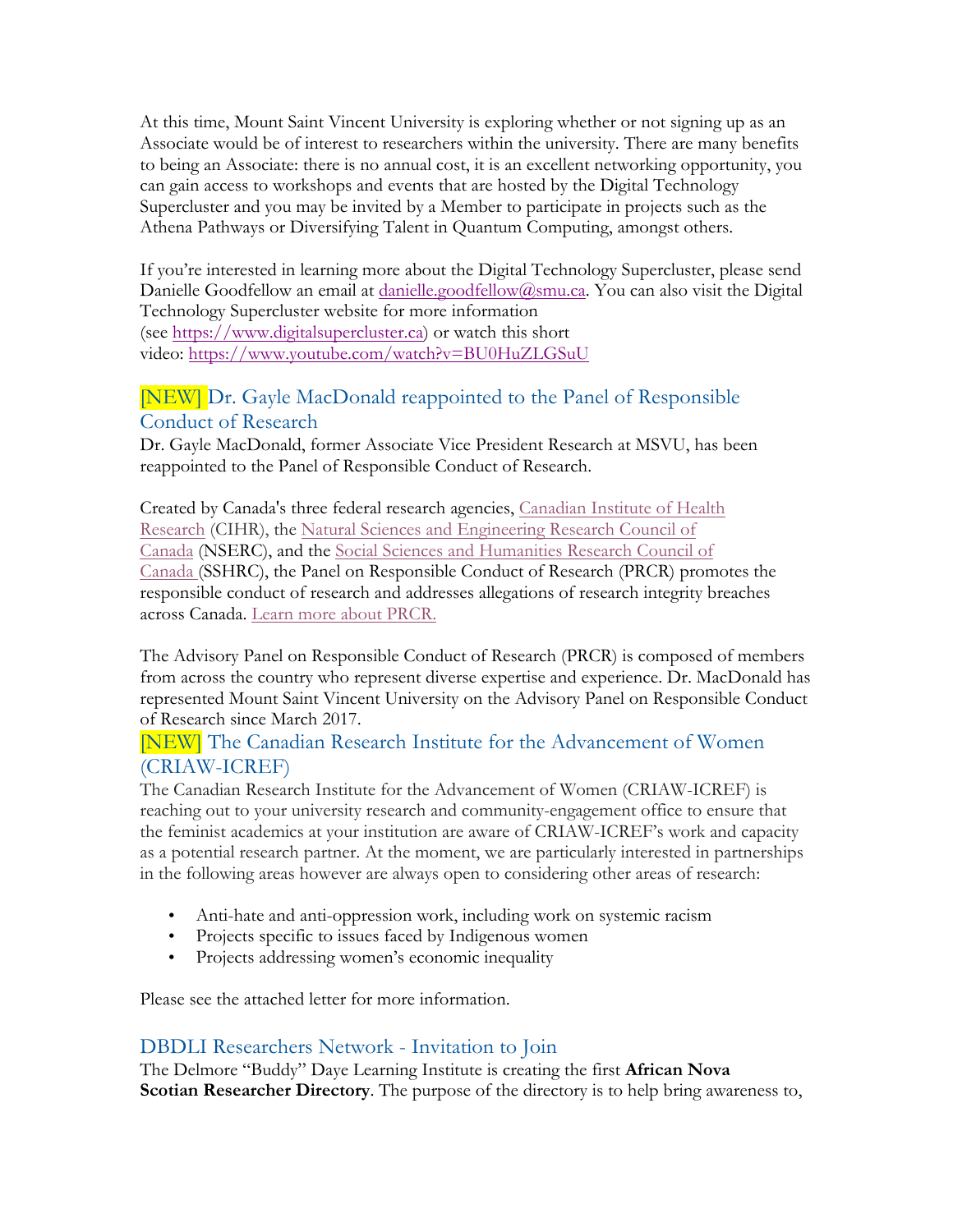and create a network of, researchers of African descent in a range of fields. The directory will be a "go to" place for researchers looking to work collaboratively. The directory will also contribute to the advancement of the mission and vision of DBDLI.

Please follow the link to join the DBDLI network: https://dbdli.ca/researchreports/african-nova-scotian-researcher-directory/

## Continuity of Library & Archives Services – Guides at MSVU

The Mount Library & Archives team is working to ensure our research community has access to resources and services while the campus continues with virtual operations. The following Quick Guide offers a list of, and links to, services and their availability. Use the Questions/Feedback button on the left to reach MSVU Library & Archives staff or email  $\frac{1}{\text{ibrary}(a)}$  msvu.ca. A chat box will appear whenever Novanet LiveHelp staff are on duty. More information is available here.

## Is Your Research Open?

If you're interested in building a profile in the Mount e-Commons, our research output repository, please contact Scholarly Communications Librarian Lindsey MacCallum at lindsey.maccallum@msvu.ca. She will work from your CV to populate the repository with articles, book chapters, grey literature, and more. All citations and full-text articles are indexed by Google Scholar, thus making your research more visible.

## Eligibility Changes to the NSERC Postdoctoral Fellowships Program

NSERC is pleased to announce a change to the eligibility criteria for the Postdoctoral Fellowships (PDF) program (https://www.nserc-crsng.gc.ca/Media-Media/NewsDetail-DetailNouvelles\_eng.asp?ID=1154). As of the 2021 competition year (**application deadline October 19, 2020**), NSERC will no longer impose a once-per-lifetime application limit. Provided applicants meet all other eligibility criteria, as detailed on the PDF Program webpage, they can re-apply to the program. **The webpage for the 2021 competition will be updated in July 2020** to reflect all changes coming into force for the competition.

## **MSVU FACULTY RESEARCH ACHIEVEMENTS**

## [NEW] MSVU Research Minutes!

The MSVU Research Office is pleased to launch the MSVU Research Minutes series. Catch up on the latest videos:

- Dr. J.L. (John) Schellenberg, Professor of Philosophy and Religious Studies
- Dr. Kyly Whitfield, Assistant Professor in the Department of Applied Human Nutrition, and Ksenia Kholina and Kathleen Chan, Applied Human Nutrition graduate students
- Jenny Davison, Masters student, discusses the Nae We Shrines Tribunal in Accra, Ghana. Jenny worked on this research project with Dr. Jonathan Roberts, Professor of History
- Dr. Martha Walls, Associate Professor in the Department of History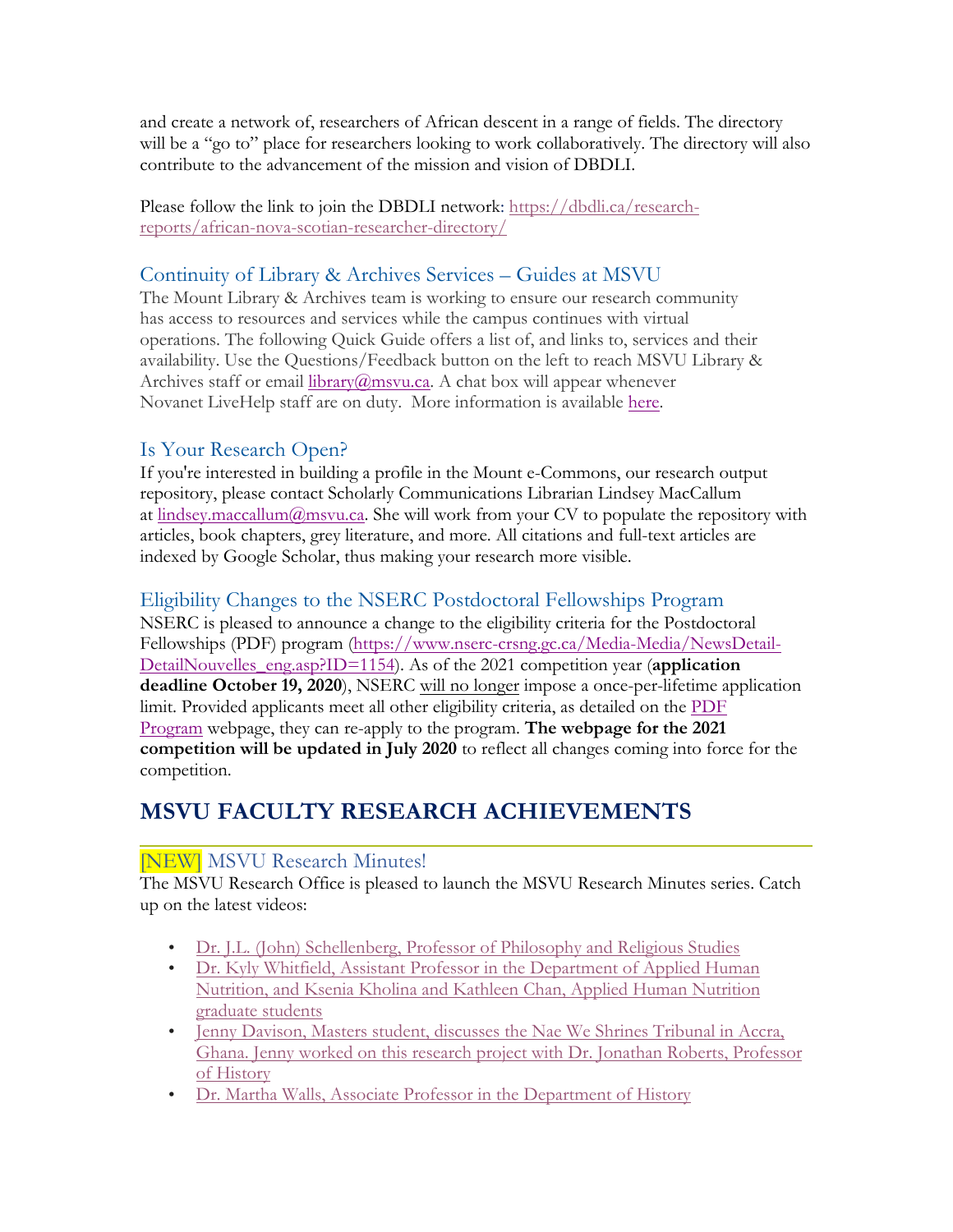MSVU Research Minutes are posted every Wednesday on the Research Office's Facebook, Twitter, and Instagram pages. **If you would like discuss your research on an MSVU Research Minutes video, please contact Jessica Long at Jessica.long1@msvu.ca.**

[NEW] Publication: Conversations with Each Other: Love Songs to the Earth, Dr. Adrian Downey, Faculty of Education, has recently published an article in *Atizein: Arts and Teaching Journal* with Dr. Gonen Sagy, Independent Scholar. Read the article here: https://opensiuc.lib.siu.edu/atj/vol5/iss1/14/

[NEW] Publication: Imaging Butyrylcholinesterase in Multiple Sclerosis Dr. Ian Pottie, Professor of Chemistry and Physics, is a co-author on a recent publication:



# Butyrylcholinesterase in Multiple Sclerosis link.springer.com

Molecular imaging agents targeting butyrylcholinesterase (BChE) have shown promise in other neurodegenerative disorders and may have utility in detecting changes to normal appearing white matter in multiple sclerosis (MS). BChE activity is present in white matter and localizes to activated microglia associated with MS lesions. The purpose of this study was to further characterize changes in ... link.springer.com

## MSVU Research Achievements

Students, faculty, and research staff are encouraged to complete this form to notify the Research Office of any recent research achievements, including publications, projects, partnerships, conference presentations, media features, etc. The Research Office will assist you in promoting your hard work. Please contact Jessica.Long1@msvu.ca if you have any questions.

## **IT&S CYBERSECURITY TIPS**

## [NEW] Home Wifi Security Tips

Your wifi router is the front door to your home network, and hackers want in, either to steal your info or to use your router in cyberattacks. Find out what to do to secure your home network on this new Wifi Cybersecurity Tips web page.

## Home Networking Tips